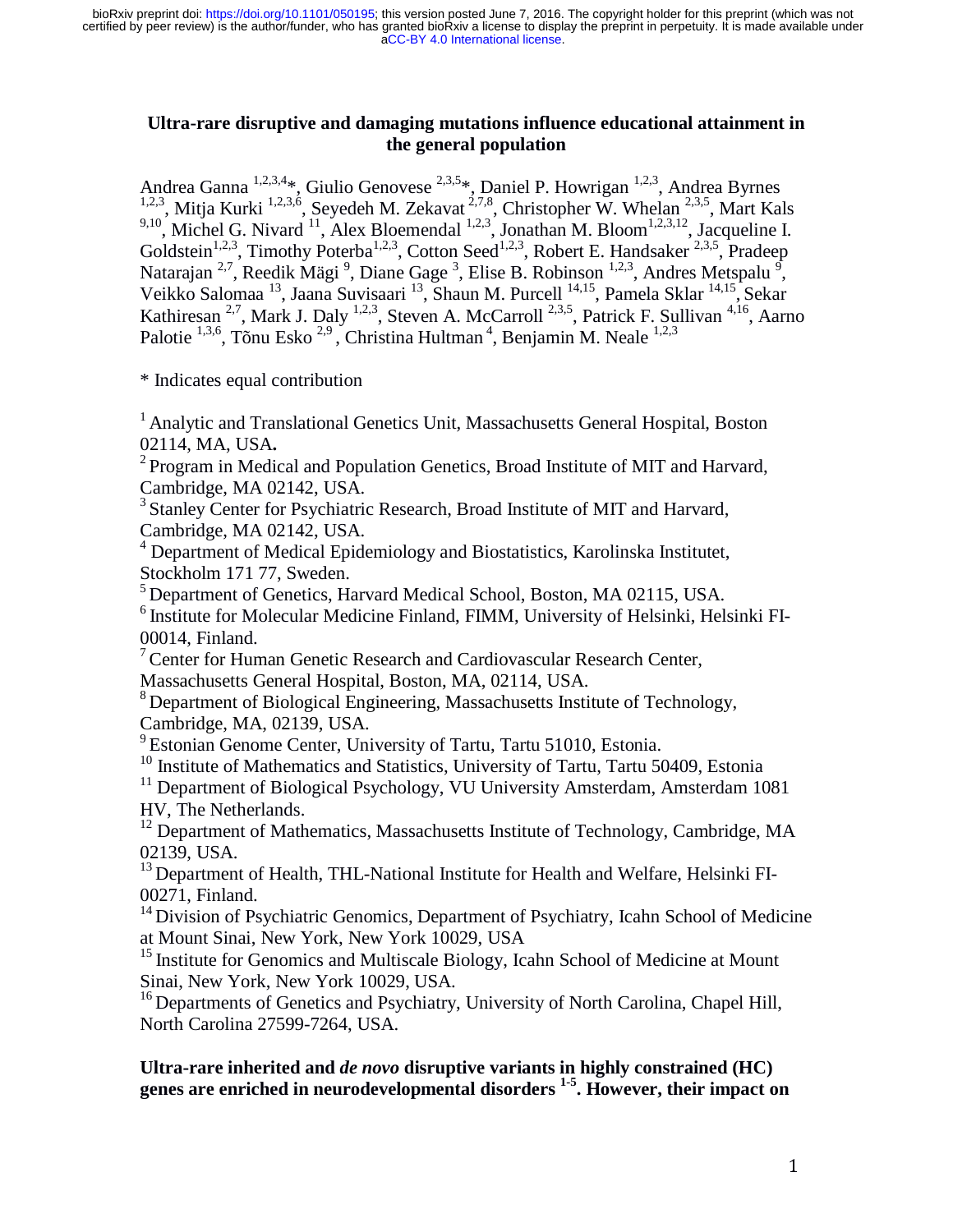**cognition in the general population has not been explored. We hypothesize that disruptive and damaging ultra-rare variants (URVs) in HC genes not only confer risk to neurodevelopmental disorders, but also influence general cognitive abilities measured indirectly by years of education (YOE). We tested this hypothesis in 14,133 individuals with whole exome or genome sequencing data. The presence of one or more URVs was associated with a decrease in YOE (3.1 months less for each additional mutation; P-value=3.3x10-8) and the effect was stronger in HC genes enriched for brain expression (6.5 months less, P-value=3.4x10-5). The effect of these variants was more pronounced than the estimated effects of runs of homozygosity and pathogenic copy number variation 6-9. Our findings suggest that effects of URVs in HC genes are not confined to severe neurodevelopmental disorder, but influence the cognitive spectrum in the general population.**

Educational attainment, measured by the highest number of YOE attained, is a complex trait influenced by public policy  $10$ , economic resources<sup>11</sup> and many heritable traits, including cognitive abilities and behavior  $^{12}$ . Importantly, YOE is positively associated with healthy behaviors and lower rates of chronic diseases <sup>13-15</sup>.

GWAS meta-analyses have identified 74 genome-wide significant loci for YOE 16. The additive heritability of YOE explained by common genetics variants has been estimated at 21% (95% C.I. 11-31%)<sup>17</sup>, which is approximately half of the total heritability estimated from twin studies  $(40\%; 95\% \tilde{C}$ . I. 35-44%)]<sup>18</sup>. It has been hypothesized that rare to ultra-rare exonic variants might account for some of the heritability currently not captured by GWAS  $^{19}$ .

Recent studies of intellectual disability, autism and schizophrenia have shed light on the impact of *de novo* and URVs on the genetic architecture of these disorders  $1-5$  (Genovese et al, *submitted*), showing a specific enrichment in HC genes (i.e. genes intolerant to lossof-function or missense mutations). Moreover, emerging evidence suggests that *de novo*  loss-of-function mutations are associated with reduced adaptive functioning in individuals without diagnosis of autism  $^{20}$ . Finally, using array data, a study has suggested that individuals with extremely high IQ have a reduced burden of rare proteinaltering variants compared to unselected population-based controls 21.

 We tested the hypothesis that a burden of URVs in HC genes is associated with YOE in 14,133 individuals participating in four studies from three Northern European countries: Sweden, Estonia and Finland. Of these, 5,047 individuals have been diagnosed with schizophrenia. The remaining 9,086 individuals are selected to be free of schizophrenia or bipolar disorder, or from epidemiological studies, or from a biobank collection and are representative samples of the population (**Supplementary Material**). For each study we used the 1997 International Standard Classification of Education of the United Nations Educational, Scientific and Cultural Organization to define YOE.

The average numbers of YOE were 13.1, 13.6, and 11.8 in Swedish, Estonian, and Finnish participants, respectively. These differences are partially explained by different age and sex distributions, as well as by different methods used to measure educational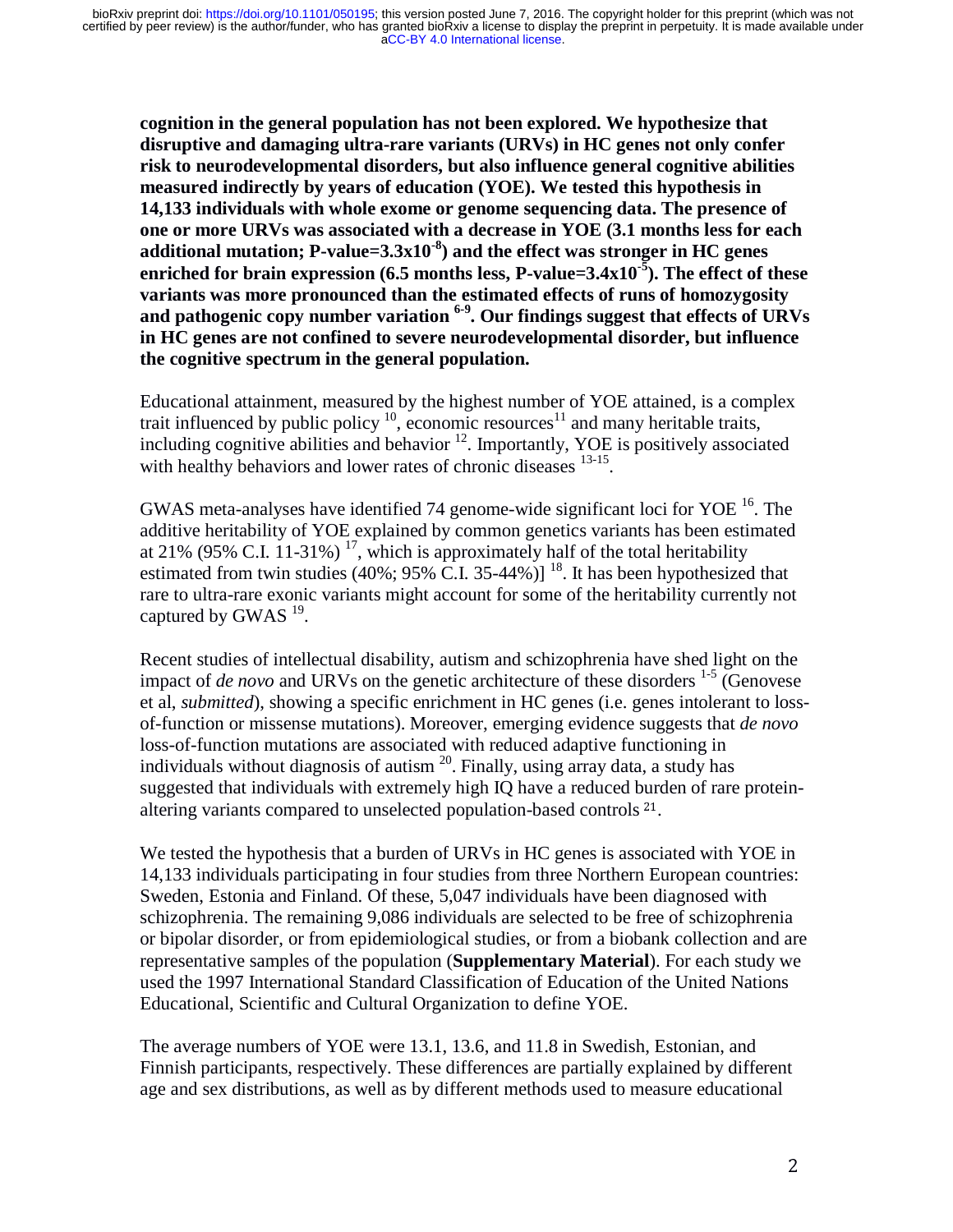attainment. For the Estonian and Finnish samples, we used self-report data; whereas for the Swedish sample, we obtained YOE from the national registries (**Supplementary Table 1**).

We observed lower YOE among men  $(12.8 \text{ vs. } 13.2 \text{ years}, P-value=4.8x10^{-12})$  and older individuals (0.8 month less of education for each additional year of age, P-value  $< 1x10^{-1}$ 15) (**Supplementary Table 2)**.

We developed a new software package called *Hail* to very efficiently perform quality control, annotation and analysis of large-scale sequencing data (**online Methods**). Using whole exome sequencing (WES) data (N. individuals=11,431) and protein coding regions in high-coverage whole genome sequencing (WGS) data (N. individuals=2,702), we identified URVs in HC genes (see the **Online Methods** for a detailed definition). URVs are variants that are observed only once (singletons) across each study and not observed in 60,706 exomes sequenced in the Exome Aggregation Consortium (ExAC)  $^{22}$ . The primary goal of this approach is to maximize the expected deleteriousness of the variants included (due to purifying selection). Within URVs we defined variants that were: (1) disruptive, putative loss-of-function variants including premature stop codons, essential splice site mutations and frameshift indels; (2) damaging, missense variants classified as damaging by seven different *in silico* prediction algorithms and (3) negative control, synonymous variants not predicted to change the encoded protein. We observed one or more of such mutations in 25%, 24%, 78% of individuals, respectively (**Supplementary Table 3**).

For each study, we fit a generalized linear regression model controlling for year of birth, sex, first 10 ancestry principal components, and schizophrenia status (**Online Methods**) to test for association of YOE with the number of disruptive or damaging URVs in HC genes (**Fig. 1**) and meta-analyzed the results across studies. Principal components of genetic data showed that individuals within each study were of similar ancestry (**Supplementary Fig. 1**).

On average, we observed a 3.1 months reduction in YOE for each disruptive mutation (Pvalue=3.3x10<sup>-8</sup>), and similar effect for damaging mutations (2.9 months less YOE, Pvalue= $1.3x10^{-6}$ ). Furthermore, each additional disruptive mutation on average reduced the chance of going to college by  $14\%$  (odds ratio=0.86, P-value=0.0017). These results were consistent when using a mixed linear model approach to correct for population stratification in the Finnish and Estonian samples with WGS data (2.4 months less YOE; P-value= 0.014, N=2,702).

The negative association between URVs and YOE remained consistent when we examined the control cohort and schizophrenia case cohort separately (**Supplementary Fig. 2**). Furthermore, the effect remained consistent when excluding individuals diagnosed with a neurodevelopmental disorder (i.e. schizophrenia, bipolar disorder, autism, mental retardation and Asperger's syndrome), as identified via linkage with the Swedish national inpatient registry (**Supplementary Fig. 3**). We did not observe any significant association when we restricted our analysis to synonymous variants in HC genes (P-value=0.62) or disruptive mutations in unconstrained genes (P-value=0.73).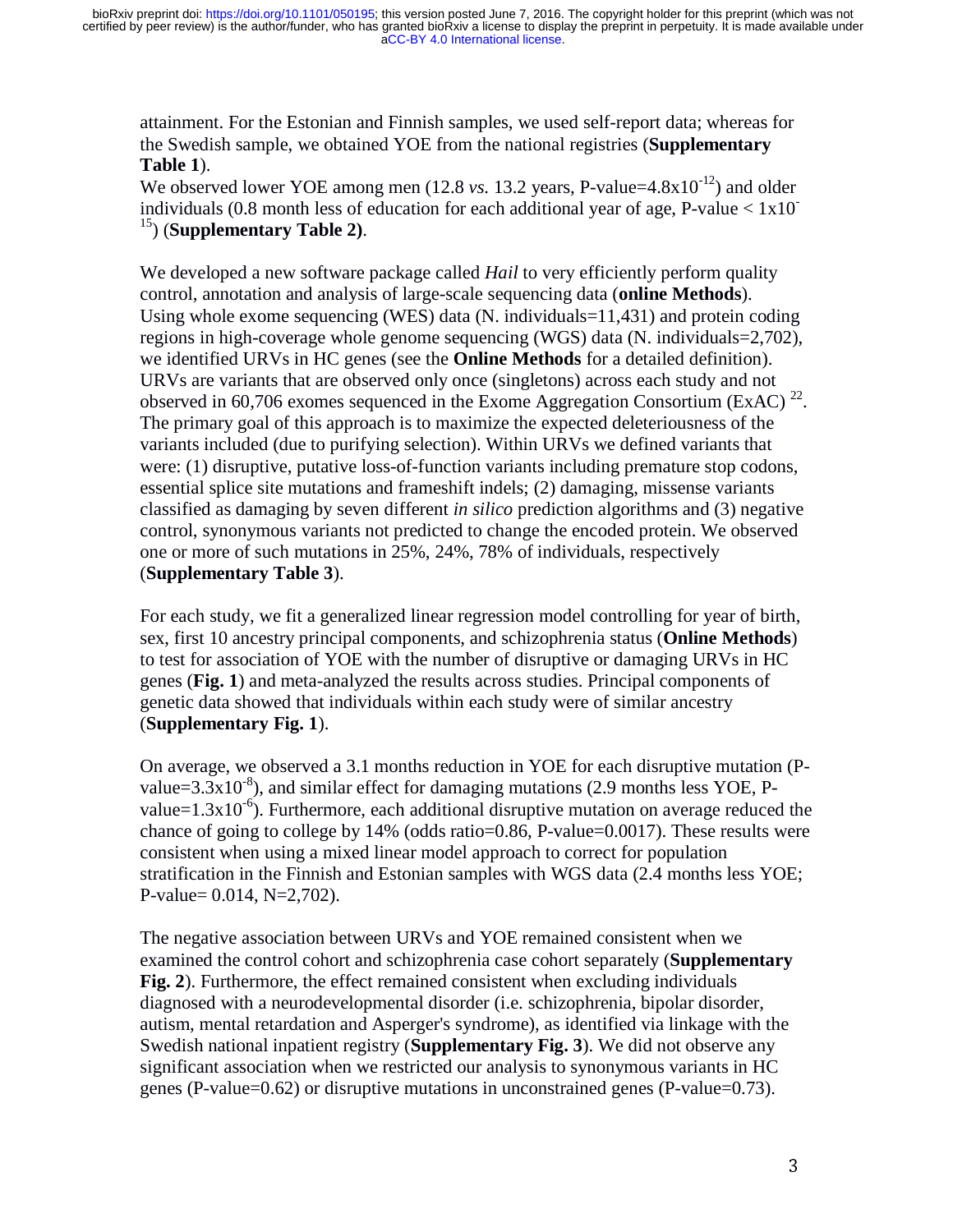We used gene-expression data to determine whether restricting to genes enriched for brain expression concentrated our URVs burden signal. Specifically, we used the Genotype-Tissue Expression consortium data<sup>23</sup> to identify the 20% top brain-expressed HC genes. The intersection between HC and brain-expressed genes (N. genes=683 and 313 for disruptive and damaging URVs, respectively) more than doubled the impact on YOE (6.5 less months of YOE per each additional disruptive variant; P-value= $3.4x10^{-5}$ ; **Fig. 2**). The association was not significant when considering non brain-enriched HC genes or all brain-enriched genes (P-value  $> 0.05$ ). We further examined a subset of genes for which basal gene-expression was at least two fold higher in the brain compared to other tissues and observed similar results (6.3 less months of YOE; P-value= $1x10^{-4}$ ; **Supplementary Fig. 4**)

To place disruptive and damaging URVs into context, we also examined the impact of previously reported genetic influences on YOE, including a polygenic score from common variants  $^{16}$ , runs of homozygosity  $^{6,7}$  and a burden of rare pathogenic copy<br>number variants (CNVs)  $^{8,9}$  We sought to establish if these different forms of genet number variants  $(CNVs)^{8,9}$ . We sought to establish if these different forms of genetic variation act independently on YOF. For this purpose we defined four scores: (1) a variation act independently on YOE. For this purpose we defined four scores: (1) a polygenic score including all the independent single nucleotide polymorphisms (SNPs) with P-value < 1 (as this threshold has been shown to maximize variance explained in YOE) in a large GWAS consortia of YOE  $^{16}$  (2) the summed runs of homozygosity (3) disruptive and damaging URVs in HC genes and (4) self-curated list of pathogenic CNVs from the literature (**Supplementary Table 4**). The polygenic score was only calculated in the Swedish samples  $(N=10,644)$ , since the other three studies were included in the original GWAS of YOE.

To assess the relative contribution of each genetic variation class to YOE, we fit the four normalized scores in the same regression model. All four scores were independently associated with YOE (**Fig. 3**). The polygenic score showed the strongest association in standard deviations from the mean, explaining the largest proportion of the variability in YOE (2.9% *vs* 0.4% for the ultra-rare variants, 0.2% for runs of homozygosity and 0.1% for pathogenic CNVs).

We further evaluated whether the association between the polygenic score and YOE changes in individuals with and without disruptive or damaging URVs or CNVs. We found that the polygenic score was more strongly associated with YOE in individuals without disruptive or damaging URVs or CNVs (8.2 vs. 6.2 more months of YOE for 1 standard deviation increase in the polygenic score; P-value for interaction=0.007, **Supplementary Figure 5**).

Apart from genome-wide burden, we sought to identify individual genes driving the observed association between disruptive URVs and YOE. Using a gene-based burden test<sup>24</sup> implemented in SKAT <sup>25</sup>, and using an exome-wide significance threshold of  $1x10^-$ 6 , we didn't identify any statistically significantly associated gene (**Supplementary Fig 6**).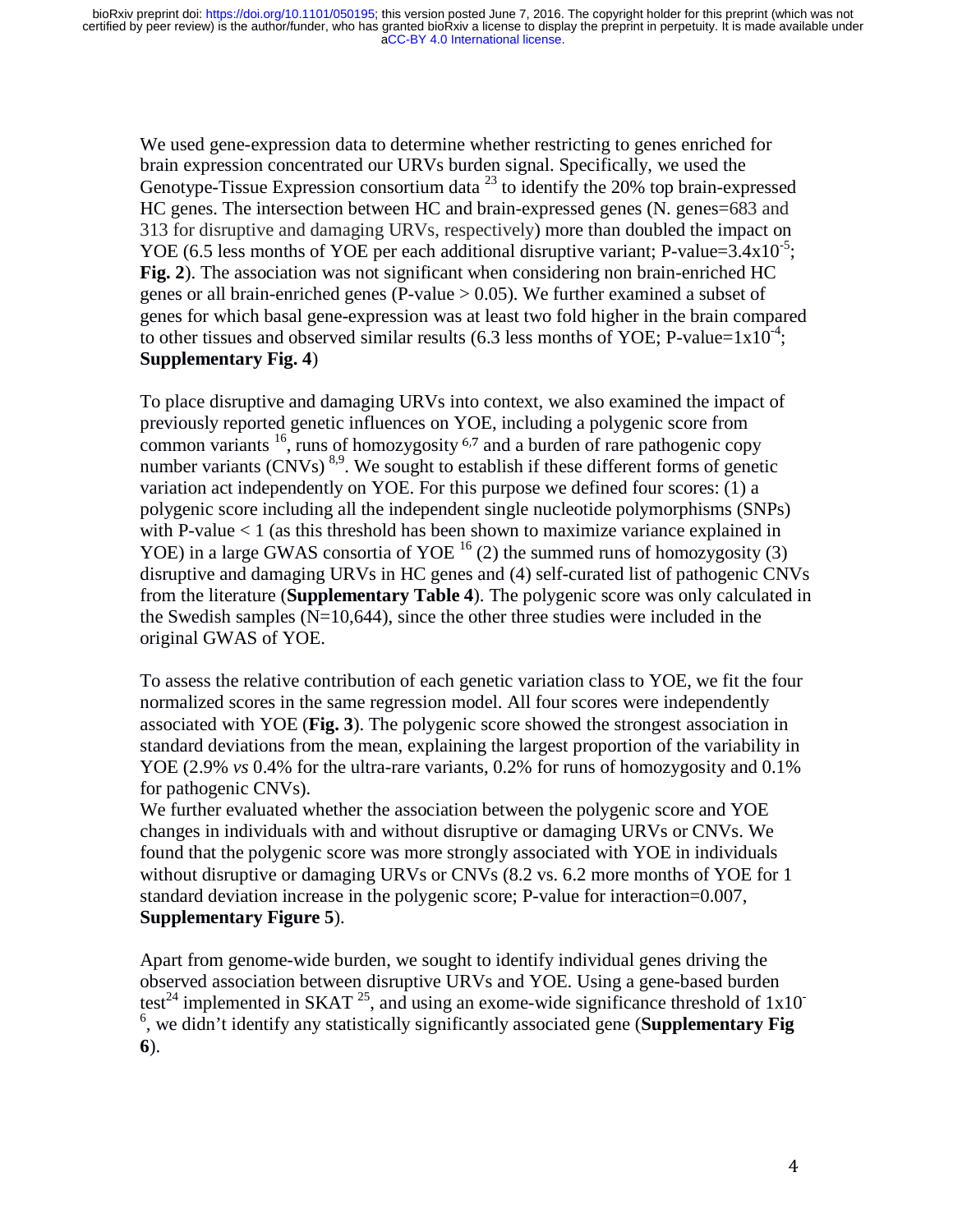In this study we focused on YOE, a phenotype that is relatively easy to collect in large samples and which has a strong genetic correlation with intelligence and cognitive function 17,26. We integrated WGS, WES and array data on more than 14,000 individuals and described the impact of URVs disrupting HC genes on YOE. This class of variants have been previously associated with autism<sup>3</sup> and schizophrenia<sup>4</sup>, but the impact on cognition in the general population has not been described before. Here, for the first time, we show that disruptive and damaging URVs in HC genes are likely to affect cognition among individuals not diagnosed with neurodevelopmental disorders. Similar to the analyses of schizophrenia (Genovese et al, *submitted*) and autism, the majority of the signal lies in genes highly expressed in brain. This observation does not exclude the existence of causal mutations outside this gene class, but suggests that strong acting mutations are heavily concentrated within these genes.

Furthermore, we show that disruptive and damaging URVs in HC genes, common variants associated with YOE, runs of homozygosity, and CNVs implicated in monogenic syndromes or neurodevelopmental disorders, all act on cognitive function or personality traits ultimately reflected in the educational attainment of our study participants. This effect was not simply additive. We identified a modest, but significant interaction between the polygenic score and the presence of URVs or CNVs. Whether this observation is driven by the interplay of partially overlapping pathways between common and rare variants or by genotype-phenotype heterogeneity (e.g. common and rare variants impacting different subsets of individuals) will be a matter of future investigation.

Although stronger effect sizes were observed for CNVs and disruptive and damaging URVs, the polygenic score from common variants still explains the largest proportion of the YOE variability. This is not surprising, given that common variants are expected to have the largest contribution to heritable variation in most complex traits  $27.28$ .

The prioritization approaches used to select variants contributing to the score from common variants and the score from rare variants are different. The former uses estimates of the association with YOE and the proportion of variance explained by the score is likely to improve once the sample size used to originate these estimates increases. The latter uses *in-silico* prediction of the variants' functional effect coupled with population genetics expectations built on the mutation rate. As with the common variant score, we expect that this URV score will continue to improve in predictive validity of YOE as the characterization of which genes and genomic regions are associated with YOE further clarifies. For example, larger exome aggregation efforts would enable the calculation of exon-specific constraint scores or increases in exome sequencing on cohorts with YOE would further resolve which genes are relevant.

Our study could not detect disruptive or damaging mutations in a given gene as being unequivocally associated with YOE; however, as sample sizes increase, specific genes will emerge. Nevertheless, our proof-of-concept work shows that a wide range of genetic variation from ultra-rare disruptive mutations to CNVs and common variants influence cognitive function in the population.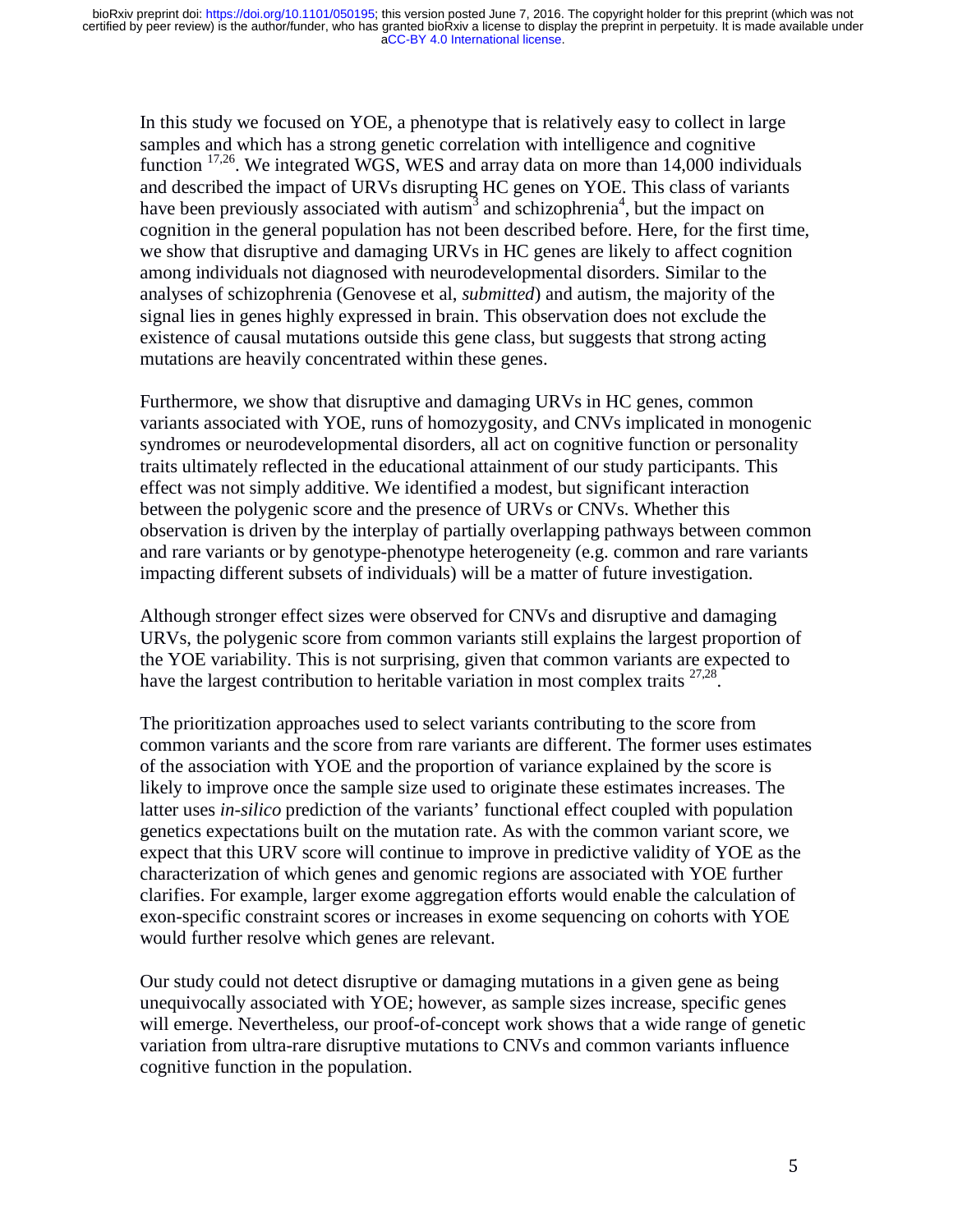# **Figure legends**

**Figure 1:** Forest plot for association between number of disruptive, damaging, and synonymous URVs in HC genes and YOE. The size of the squares is proportional to the size of the study.

**Figure 2:** Association between numbers of disruptive, damaging and synonymous mutations for different gene sets. Meta-analysis results.

**Figure 3:** Association between each of the normalized scores (polygenic, runs of homozygosity, URVs and pathogenic CNVs) and YOE. The results presented are from meta-analysis of Swedish WES, Estonian WGS and Finnish WGS studies, except for the polygenic score, which is calculated only in the Swedish WES study. Notice that we plot 1-polygenic score to obtain a negative association with YOE.

URLs. Swedish WES data are available through dbGAP at<br>http://www.nchi.nlm.nih.gov/projects/gap/cgi-hin/study.cgi http://www.ncbi.nlm.nih.gov/projects/gap/cgi-bin/study.cgi?study\_id=phs000473

# **ACKNOWLEDGMENT**<br>This study was supported b

This study was supported by grants from the National Human Genome Research Institute (U54 HG003067, R01 HG006855), the Stanley Center for Psychiatric Research, the Alexander and Margaret Stewart Trust, the National Institute of Mental Health (R01 MH077139 and RC2 MH089905), and the Sylvan C. Herman Foundation. Michel G. Nivard is supported by Royal Netherlands Academy of Science Professor Award (PAH/6635) to Dorret I. Boomsma. Veikko Salomaa was supported by the Finnish Foundation for Cardiovascular Research.

# **COMPETING FINANCIAL INTERESTS**

The authors declare no competing financial interests.

# **Online Methods**

## **Phenotype definition**

We matched the original educational categories with the International Standard Classification of Education (ISCED), as described in **Supplementary Table 1**. Thereafter we used the equivalent of United States years of schooling to obtain the YOE. Going to college was defined as having an ISCED category  $> 4$ . To remove potential bias introduced by uncompleted education, we excluded all the individuals younger than 30 years at the time of sample collection.

## **Sequencing procedures**

Estonian WGS and Finnish WGS samples have been sequenced at Broad Institute on Illumina HiSeq X Ten machines run to 20x and 30x mean coverage (150bp paired reads), respectively. Estonian samples followed a PCR-free sample preparation. Swedish-WES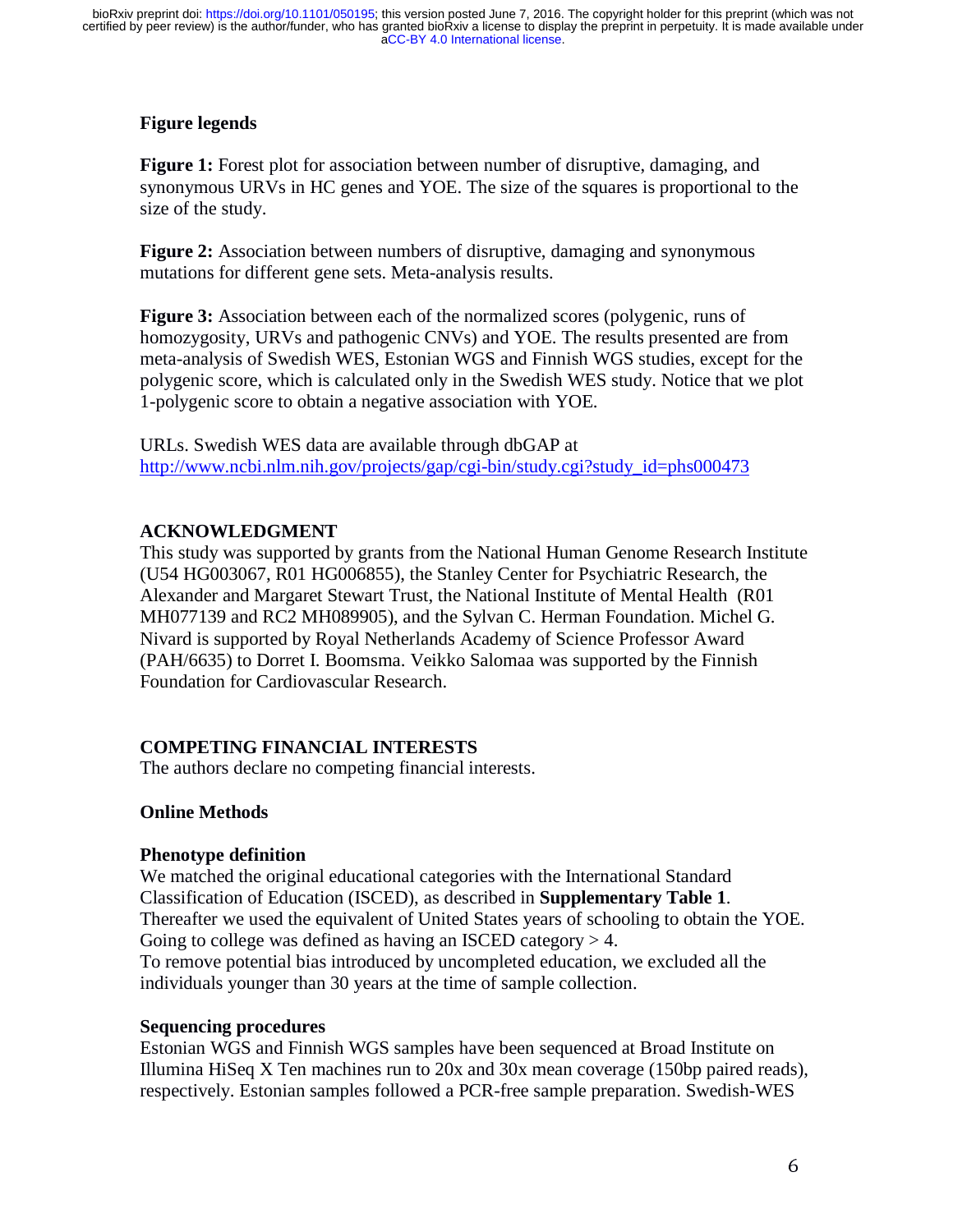and Finnish-WES samples were sequenced using either the Agilent SureSelect Human All Exon Kit or the Agilent SureSelect Human All Exon v.2 Kit. Sequencing was performed at Broad institute on Illumina GAII, Illumina HiSeq2000 or Illumina HiSeq X Ten. Mean target coverage was 90x.

All samples have been aligned against the GRCh37 human genome reference and BAM processing was carried out using BWA Picard. Genotype calling was done using GATK Haplotype Caller and was performed at Broad Institute for all studies.

# **Hail software**

To overcome the growing computational challenge of learning from large genomic datasets, we utilized Hail, an open-source software framework for scalably and flexibly analyzing such data (https://github.com/broadinstitute/hail). Hail, under active development, includes support for data import/export, quality control, analysis of population structure, and methods for performing both common and rare variant association. Hail is written in Scala (a Java virtual machine language) and builds on open-source software for scalable distributed computing including Hadoop (http://hadoop.apache.org/) and Spark (http://spark.apache.org/). Hail achieves nearperfect scalability for many tasks and can run on thousands of nodes. Hail automates fault-tolerant distribution of data and compute, greatly simplifying distributed pipeline execution compared to traditional HPC job schedulers like LSF and Grid Engine. Pipelines written in Hail's high-level language typical require orders-of-magnitude fewer lines of code than comparable pipelines written in general purpose languages.

# **Samples and variants QC**

Quality control was performed independently for each study using *Hail*. We excluded individuals with high proportion of chimeric reads  $(55\%)$ , high contamination  $(5\%)$  or an excessive number of singletons variants not observed in ExAC ( $> 100$  for WES and  $>$ 20,000 for WGS). We included only unrelated individuals (IBD proportion < 0.2) and those for whom the sex predicted from genetic data matched the self-reported gender. We kept only 'PASS' variants, as determined by The Genome Analysis Toolkit <sup>29</sup><br>Variant Quality Score Recalibration (VOSR) filter, are set to missing variants with Variant Quality Score Recalibration (VQSR) filter, are set to missing variants with GQ < 20 and allele balance  $> 0.8$  or  $< 0.2$ . We further excluded variants with call rate  $< 0.8$ . In WGS data, we excluded low complexity regions as defined by  $Li^{30}$ . In the burden test analysis we excluded variants with both Hardy-Weinberg equilibrium test P-value <  $1x10^{-6}$  and negative inbreeding coefficient (expected heterozygosity less than observed heterozygosity).

# **Annotation and URVs scores definition**

Annotation was performed using SnpEff 4.2 (build 2015-12-05)<sup>31</sup> using Ensemble gene models from database GRCh37.75. We further annotated variants with SnpSift 4.2 (build 2015-12-05) 32 using annotations from database dbNSFP 2.9 33. In **Supplementary Table 3** we have provided a detailed description of the criteria used for selecting variants in each score. The set of HC genes was defined separately for disruptive and damaging variants. For disruptive and synonymous mutations we defined HC genes those having a probability of being loss\_of\_function intolerant (*pLI)* > 0.9 (N genes=3,488). For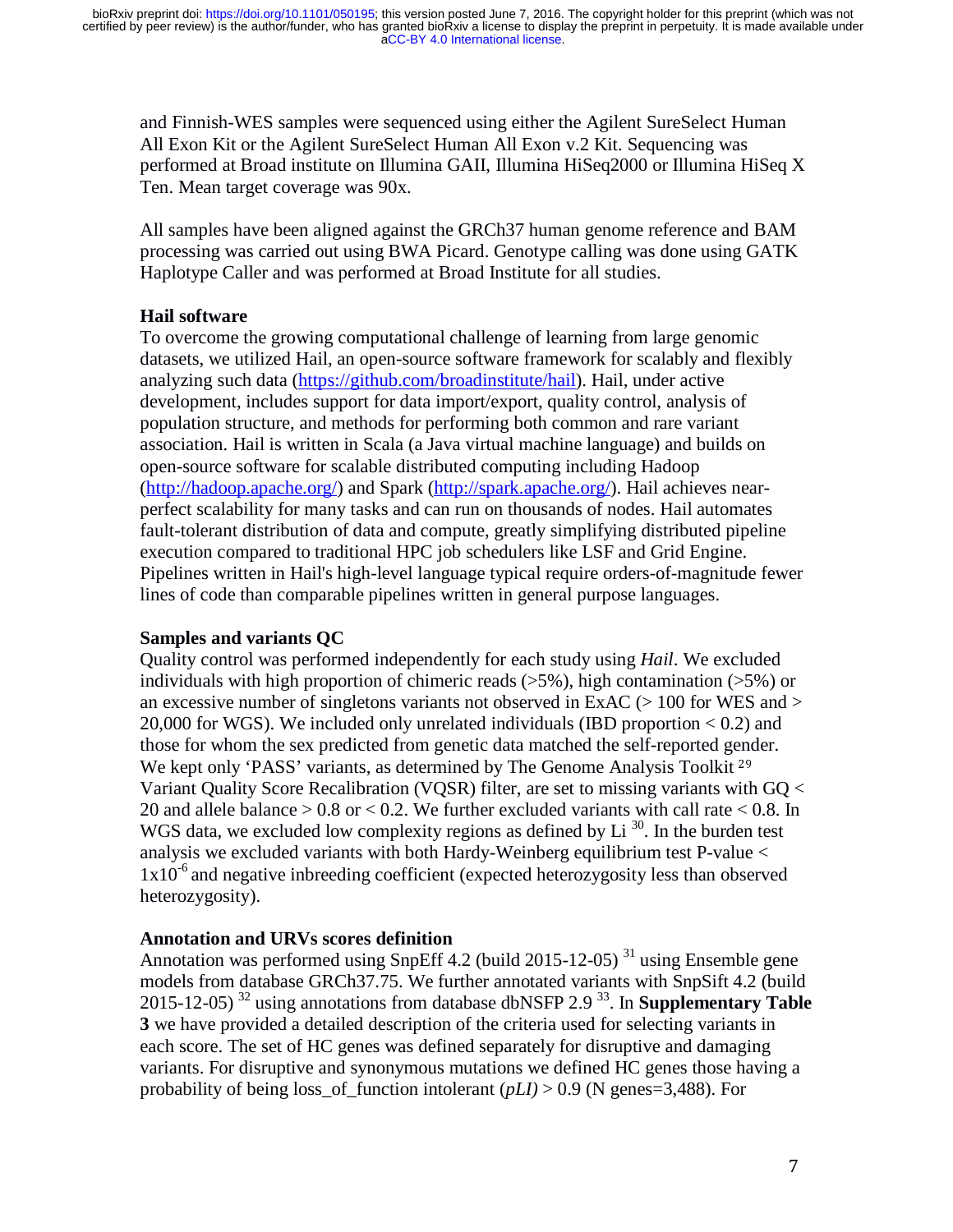missense damaging mutation we used a missense  $z\text{-}score > 3.09$  (N genes=1,614)<sup>5</sup>. Both measures have been previously described <sup>5</sup> and available online at ftp://ftp.broadinstitute.org/pub/ExAC\_release/release0.3/functional\_gene\_constraint. We used a version derived from The Exome Aggregation Consortium without cases of psychiatric disorders.

#### **Principal component analysis and mixed models**

We used a subset of high confidence SNPs to calculate principal components. We selected variants with minor allele frequency larger than 5%, call rate > 90%, Hardy-Weinberg equilibrium test P-value  $> 1x10^{-6}$  and we pruned for variants in linkage disequilibrium using *plink* with command line '--indep 50 5 2'.

We used a similar approach to filter variants used to generate the genetic relationship matrix (GRM). We then fit a liner mixed model including the GRM as random effect and age, sex, year of birth, (year of birth  $-1950$ )<sup>2</sup>, (year of birth  $-1950$ )<sup>3</sup>, the number of singletons synonymous variants not in ExAC and the number of URVs in HC genes as fixed effects.

#### **Association between URVs and educational attainment**

We fit a linear regression model where the dependent variable was YOE and the independent predictors were: age, sex, year of birth, (year of birth  $-1950)^2$ , (year of birth  $-1950$ <sup>3</sup>, the 10 first principal components, the number of singletons synonymous variants not in ExAC, schizophrenia status (only in studies including schizophrenic patients) and the URV score (count of disruptive, damaging or synonymous URVs). We adjust for the number of all singleton synonymous variants to correct for potential technical artifacts.

#### **Brain-enrichment and brain-expression analysis**

Using the Genotype-Tissue Expression consortia (GTEx) data  $^{23}$ , we ranked geneexpression levels (in RPKM) in brain tissues and defined the top 20% HC genes as "brain-expressed" (N. genes=683 and 313 for disruptive and damaging, respectively). Conversely, we defined "non brain expressed" the bottom 20% of the HC genes (N. genes=683 and 313 for disruptive and damaging, respectively).

We also compute estimated fold-change in the brain as follows. Suppose samples *1, 2, … , N<sub>b</sub>* are brain samples and samples  $(N_b+1)$ ,  $(N_b+2)$ , ..., N are the samples from other tissues. Denote with xij the expression of gene *j* and sample *i*, in reads per kilobase of transcript per million (RPKM). We compute fold-change (FC):

$$
FC_j < 0.5 \frac{\frac{1}{N} \sum_{i=1}^{N_b} x_{ij}}{\frac{1}{N} \sum_{k=1}^{N_b} x_{kj}} = \frac{mean(x_j \mid brain\text{-enriched genes" and as "non-brain-enriched ed HC genes was 447 and 287 for disruptive and The number of non brain-enriched HC genes was 2,225 and 935 for disruptive and damaging mutations, respectively.}
$$

## **Polygenic score, CNVs and runs homozygosity**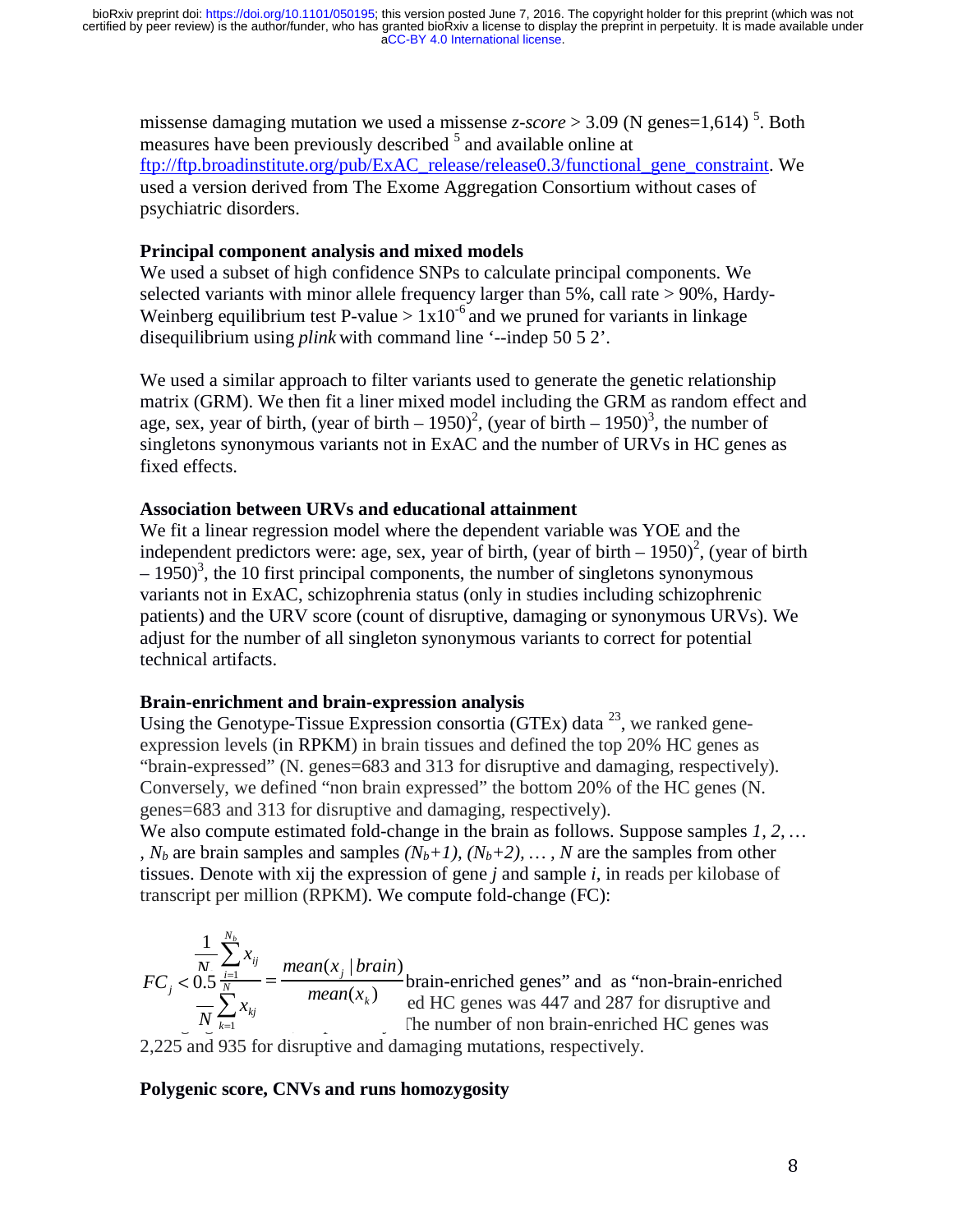The polygenic score for YOE was obtained from array data in the Swedish WES study (quality control for the array data have been previously described  $34$ ) and directly from WGS data in the Finnish-WGS and Estonian-WGS studies. We included all the WGS data in the Finnish-WGS and Estonian-WGS studies. We included all the independent markers with P-value  $\lt 1$  in largest GWAS of educational attainment <sup>16</sup> and<br>obtained the polygenic score as weighted sum of risk alleles using the **-**-*score* command obtained the polygenic score as weighted sum of risk alleles using the --*score* command in Plink  $35$ .

CNVs for the Swedish WES study were called as part of a separate project  $36$  using a composite pipeline comprising the CNV callers PennCNV, iPattern, Birdsuite and C-Score organized into component pipelines. We considered only rare CNVs by filtering out all CNVs that present at  $\geq 1\%$  allele frequency. CNVs < 20kb or having fewer than 10 probes were also excluded. We used the plink --*cnv-intersect* function with a value of 0.5 to determine the overlap between detected CNVs and the list of pathogenic CNVs reported in **Supplementary Table 4**.

CNVs in Finnish WGS and Estonian WGS were genotyped according to the methods described in <sup>37</sup> and implemented in Genome STRiP 2.0. Briefly, read depth information was collected from WGS data, excluding regions of the genome that are not uniquely alignable or have low sequence complexity, and adjusted for GC content bias. Each CNV reported in **Supplementary Table 4** was directly genotyped using Genome STRiP's genotyping module, which examines the read depth across all samples and fits a constrained Gaussian mixture model with components representing each possible diploid copy number and sample-specific variance terms to account for differences in sequencing depth.

The summed runs of homozygosity were determined using the same pipeline described in 7. Specifically we used *plink* with command line '--homozyg --homozyg-window-snp 35 --homozyg-snp 35 --homozyg-kb 1500 --homozyg-gap 1000 --homozyg-density 250 - homozyg-window-missing 5 --homozyg-window-het 1'.

## **Gene-based burden test**

We first extracted from each dataset variants falling within UCSC known genes and merged the four datasets using *plink*. If a variant was not present in all cohorts, we forced it as homozygous reference across the remaining cohorts (using "--fill-missing-a2" option in *plink*). We then computed principal components for the combined dataset after further merging with 1000 Genomes project samples as described in (Genovese et al, *jointly submitted).* To test the hypotheses that disruptive URVs in individual genes were associated with YOE and college status, we performed a burden test using the SKAT software <sup>38</sup> using default parameters (method=davies, impute.method=bestguess, r corr = 1.0) adjusting for age sex vear of birth (vear of birth = 1950)<sup>2</sup> (vear of b r.corr=1.0), adjusting for age, sex, year of birth, (year of birth – 1950)<sup>2</sup>, (year of birth – 1950)<sup>3</sup>, the first 10 principal components, schizophrenia status and number of URVs identified in coding regions. We used a python wrapper to run the SKAT software (available at https://github.com/freeseek/gwaspipeline).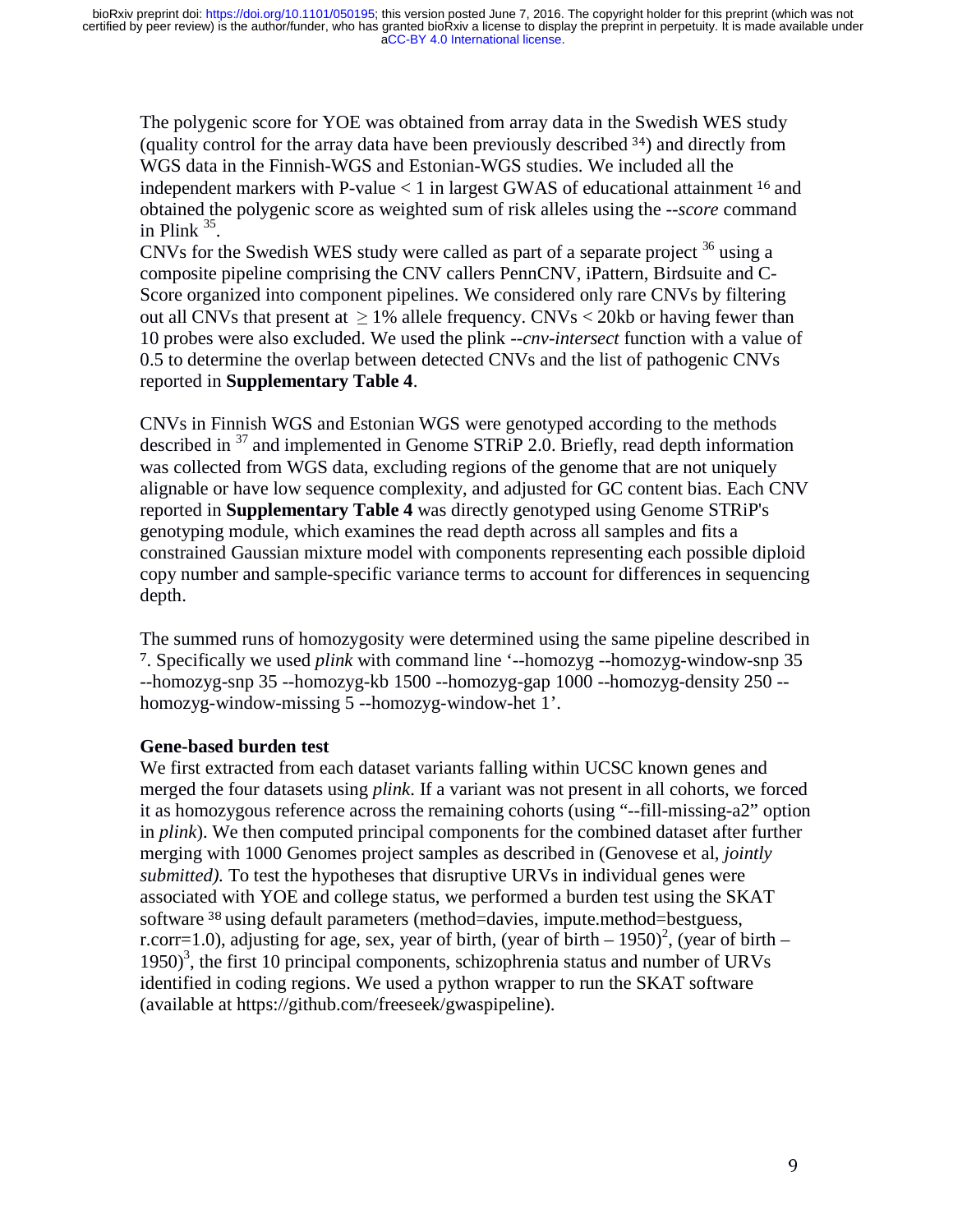[aCC-BY 4.0 International license.](http://creativecommons.org/licenses/by/4.0/) certified by peer review) is the author/funder, who has granted bioRxiv a license to display the preprint in perpetuity. It is made available under bioRxiv preprint doi: [https://doi.org/10.1101/050195;](https://doi.org/10.1101/050195) this version posted June 7, 2016. The copyright holder for this preprint (which was not

# **Figure** <sup>1</sup>

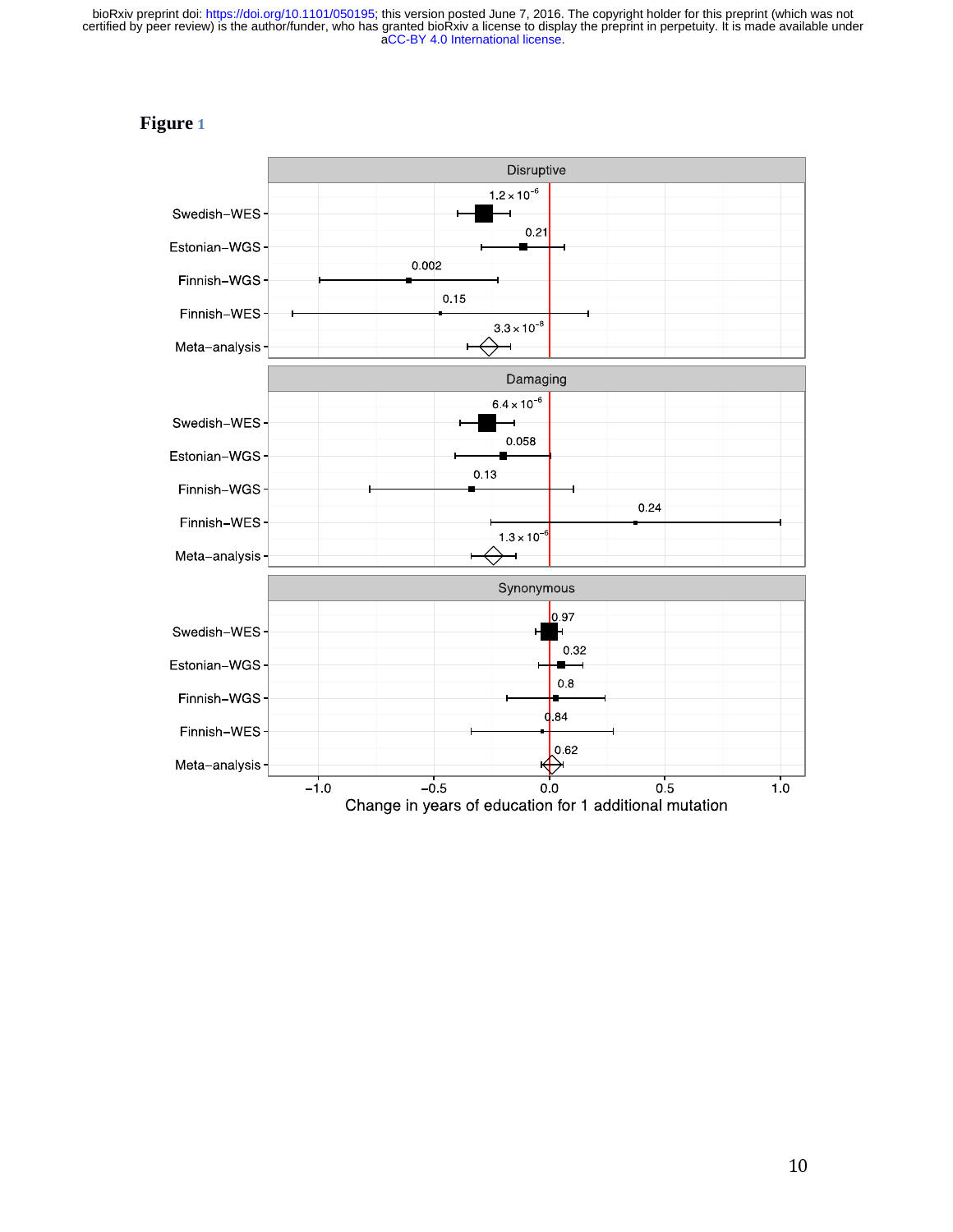[aCC-BY 4.0 International license.](http://creativecommons.org/licenses/by/4.0/) certified by peer review) is the author/funder, who has granted bioRxiv a license to display the preprint in perpetuity. It is made available under bioRxiv preprint doi: [https://doi.org/10.1101/050195;](https://doi.org/10.1101/050195) this version posted June 7, 2016. The copyright holder for this preprint (which was not

# **Figure** <sup>2</sup>



**Figure** <sup>3</sup>



111 - Andrew Maria (1911), a che alla contratta della contratta della contratta della contratta della contratt<br>111 - Andrew Maria (1911), a che alla contratta della contratta della contratta della contratta della contratt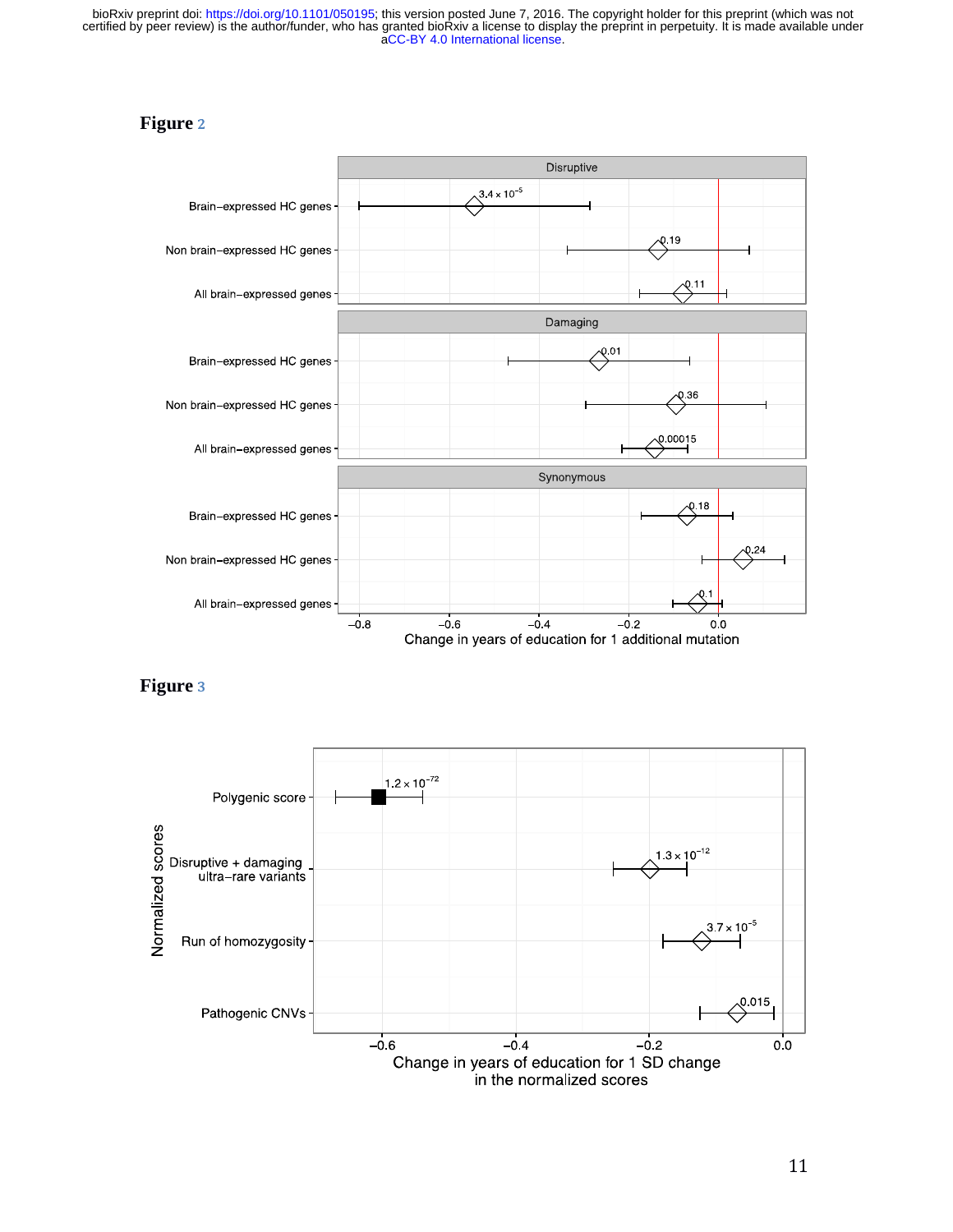[aCC-BY 4.0 International license.](http://creativecommons.org/licenses/by/4.0/) certified by peer review) is the author/funder, who has granted bioRxiv a license to display the preprint in perpetuity. It is made available under bioRxiv preprint doi: [https://doi.org/10.1101/050195;](https://doi.org/10.1101/050195) this version posted June 7, 2016. The copyright holder for this preprint (which was not

#### **References**

- 1. Gilissen, C. *et al.* Genome sequencing identifies major causes of severe intellectual disability. *Nature* **511**, 344-7 (2014).
- 2. Iossifov, I. *et al.* The contribution of de novo coding mutations to autism spectrum disorder. *Nature* **515**, 216-21 (2014).
- 3. Krumm, N. *et al.* Excess of rare, inherited truncating mutations in autism. *Nat Genet* **47**, 582-8 (2015).
- 4. Purcell, S.M. *et al.* A polygenic burden of rare disruptive mutations in schizophrenia. *Nature* **506**, 185-90 (2014).
- 5. Samocha, K.E. *et al.* A framework for the interpretation of de novo mutation in human disease. *Nat Genet* **46**, 944-50 (2014).
- 6. Howrigan, D.P. *et al.* Genome-wide autozygosity is associated with lower general cognitive ability. *Mol Psychiatry* (2015).
- 7. Joshi, P.K. *et al.* Directional dominance on stature and cognition in diverse human populations. *Nature* **523**, 459-62 (2015).
- 8. Mannik, K. *et al.* Copy number variations and cognitive phenotypes in unselected populations. *JAMA* **313**, 2044-54 (2015).
- 9. Stefansson, H. *et al.* CNVs conferring risk of autism or schizophrenia affect cognition in controls. *Nature* **505**, 361-6 (2014).
- 10. McLendon, M.K. & Perna, L.W. State Policies and Higher Education Attainment. *The ANNALS of the American Academy of Political and Social Science* **655**, 6-15 (2014).
- 11. Haveman, R. & Wolfe, B. The Determinants of Children's Attainments: A Review of Methods and Findings. *Journal of Economic Literature* **33**, 1829-1878 (1995).
- 12. Krapohl, E. *et al.* The high heritability of educational achievement reflects many genetically influenced traits, not just intelligence. *Proc Natl Acad Sci U S A* **111**, 15273-8 (2014).
- 13. Bulik-Sullivan, B. *et al.* An atlas of genetic correlations across human diseases and traits. *Nat Genet* **47**, 1236-41 (2015).
- 14. Cutler, D.M. & Lleras-Muney, A. Education and Health: Evaluating Theories and Evidence. *National Bureau of Economic Research Working Paper Series* **No. 12352**(2006).
- 15. Mackenbach, J.P. *et al.* Socioeconomic inequalities in health in 22 European countries. *N Engl J Med* **358**, 2468-81 (2008).
- 16. Okbay, A. *et al.* Genome-wide association study identifies 74 loci associated with educational attainment. *Nature* **advance online publication**(2016).
- 17. Marioni, R.E. *et al.* Molecular genetic contributions to socioeconomic status and intelligence. *Intelligence* **44**, 26-32 (2014).
- 18. Branigan, A.R., McCallum, K.J. & Freese, J. Variation in the Heritability of Educational Attainment: An International Meta-Analysis. *Social Forces* (2013).
- 19. Zuk, O. *et al.* Searching for missing heritability: designing rare variant association studies. *Proc Natl Acad Sci U S A* **111**, E455-64 (2014).
- 20. Robinson, E.B. *et al.* Genetic risk for autism spectrum disorders and neuropsychiatric variation in the general population. *Nat Genet* (2016).